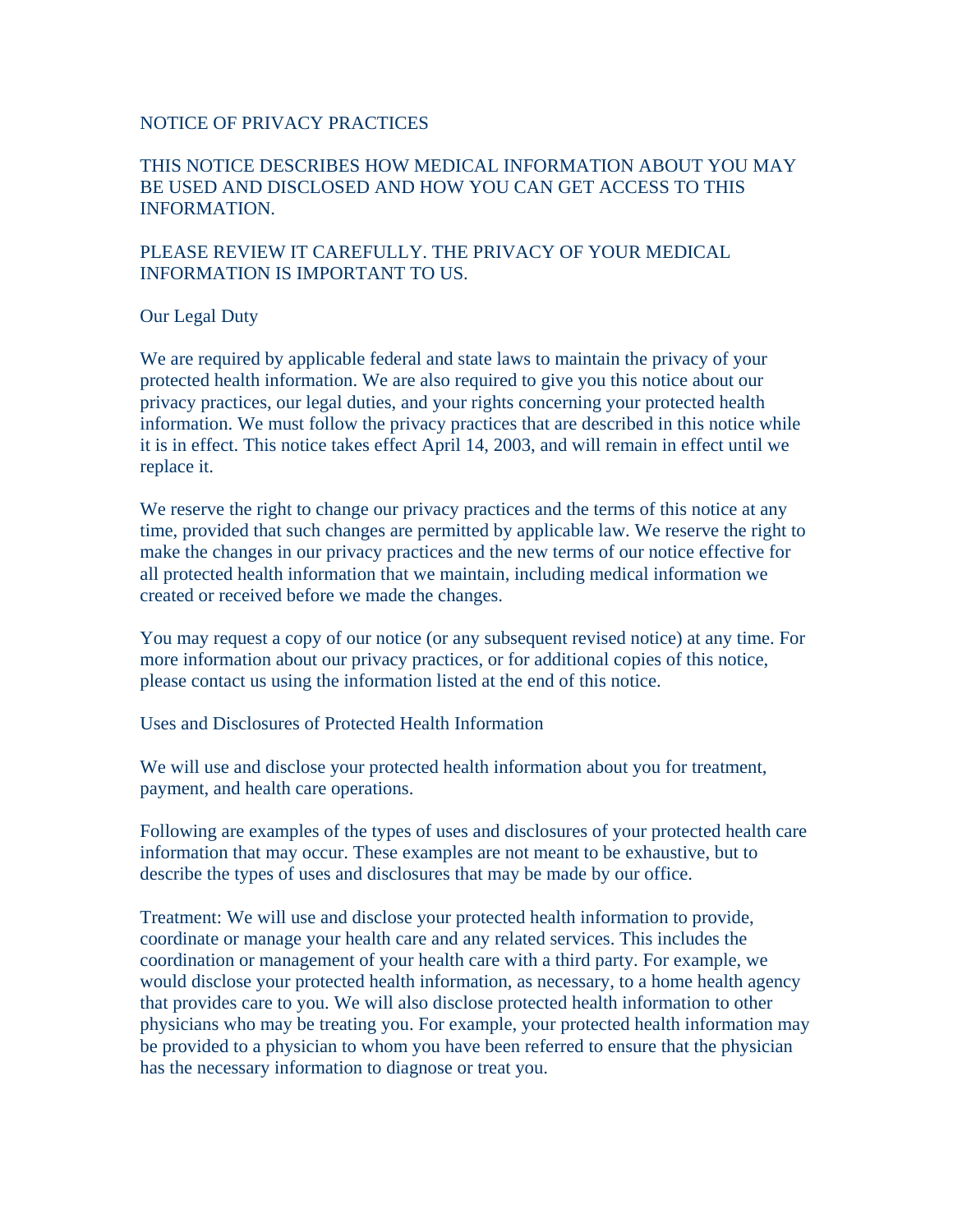In addition, we may disclose your protected health information from time to time to another physician or health care provider (e.g., a specialist or laboratory) who, at the request of your physician, becomes involved in your care by providing assistance with your health care diagnosis or treatment to your physician.

Payment: Your protected health information will be used, as needed, to obtain payment for your health care services. This may include certain activities that your health insurance plan may undertake before it approves or pays for the health care services we recommend for you, such as: making a determination of eligibility or coverage for insurance benefits, reviewing services provided to you for protected health necessity, and undertaking utilization review activities. For example, obtaining approval for a hospital stay may require that your relevant protected health information be disclosed to the health plan to obtain approval for the hospital admission.

Health Care Operations: We may use or disclose, as needed, your protected health information in order to conduct certain business and operational activities. These activities include, but are not limited to, quality assessment activities, employee review activities, licensing, and conducting or arranging for other business activities.

For example, we may use a sign-in sheet at the registration desk where you will be asked to sign your name. We may also call you by name in the waiting room when your doctor is ready to see you. We may use or disclose your protected health information, as necessary, to contact you by telephone or mail to remind you of your appointment.

We will share your protected health information with third party business associates that perform various activities (e.g., billing, transcription and testing services) for the practice. Whenever an arrangement between our office and a business associate involves the use or disclosure of your protected health information, we will have a written contract that contains terms that will protect the privacy of your protected health information.

We may use or disclose your protected health information, as necessary, to provide you with information about treatment alternatives or other health-related benefits and services that may be of interest to you. We may also use and disclose your protected health information for other marketing activities. For example, your name and address may be used to send you a newsletter about our practice and the services we offer. You may contact us to request that these materials not be sent to you.

Uses and Disclosures Based On Your Written Authorization: Other uses and disclosures of your protected health information will be made only with your authorization, unless otherwise permitted or required by law as described below.

You may give us written authorization to use your protected health information or to disclose it to anyone for any purpose. If you give us an authorization, you may revoke it in writing at any time. Your revocation will not affect any use or disclosures permitted by your authorization while it was in effect. Without your written authorization, we will not disclose your health care information except as described in this notice.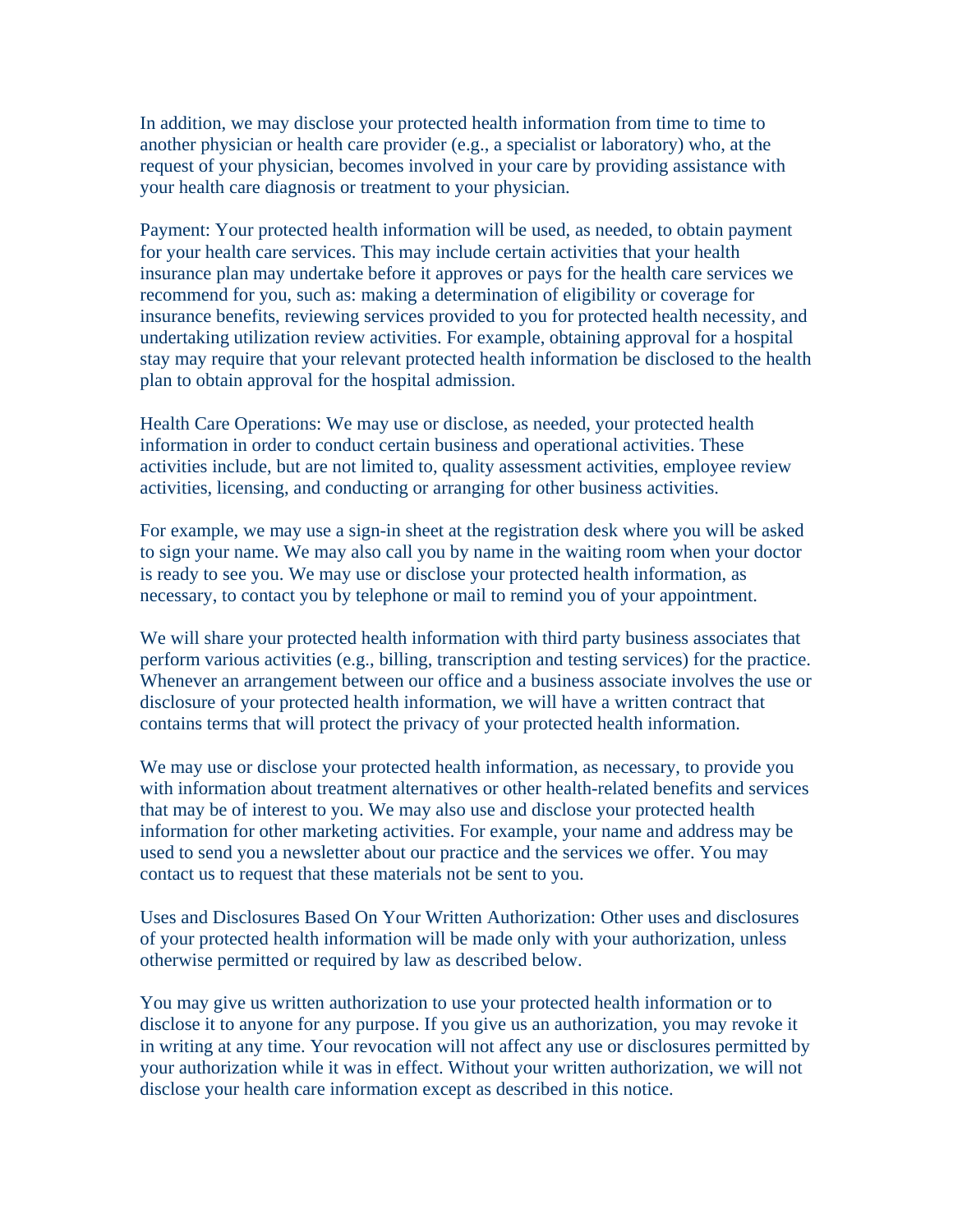Others Involved in Your Health Care: Unless you object, we may disclose to a member of your family, a relative, a close friend or any other person you identify, your protected health information that directly relates to that persons involvement in your health care. If you are unable to agree or object to such a disclosure, we may disclose such information as necessary if we determine that it is in your best interest based on our professional judgment. We may use or disclose protected health information to notify or assist in notifying a family member, personal representative or any other person that is responsible for your care of your location, general condition or death.

Public Health and Safety: We may disclose your protected health information to the extent necessary to avert a serious and imminent threat to your health or safety, or the health or safety of others. We may disclose your protected health information to a government agency authorized to oversee the health care system or government programs or its contractors, and to public health authorities for public health purposes.

Health Oversight: We may disclose protected health information to a health oversight agency for activities authorized by law, such as audits, investigations and inspections. Oversight agencies seeking this information include government agencies that oversee the health care system, government benefit programs, other government regulatory programs and civil rights laws.

Abuse or Neglect: We may disclose your protected health information to a public health authority that is authorized by law to receive reports of child abuse or neglect. In addition, we may disclose your protected health information if we believe that you have been a victim of abuse, neglect or domestic violence to the governmental entity or agency authorized to receive such information. In this case, the disclosure will be made consistent with the requirements of applicable federal and state laws.

Food and Drug Administration: We may disclose your protected health information to a person or company required by the Food and Drug Administration to report adverse events, product defects or problems, biologic product deviations; to track products; to enable product recalls; to make repairs or replacements; or to conduct post marketing surveillance, as required.

Criminal Activity: Consistent with applicable federal and state laws, we may disclose your protected health information, if we believe that the use or disclosure is necessary to prevent or lessen a serious and imminent threat to the health or safety of a person or the public. We may also disclose protected health information if it is necessary for law enforcement authorities to identify or apprehend an individual.

Required by Law: We may use or disclose your protected health information when we are required to do so by law. For example, we must disclose your protected health information to the U.S. Department of Health and Human Services upon request for purposes of determining whether we are in compliance with federal privacy laws. We may disclose your protected health information when authorized by workers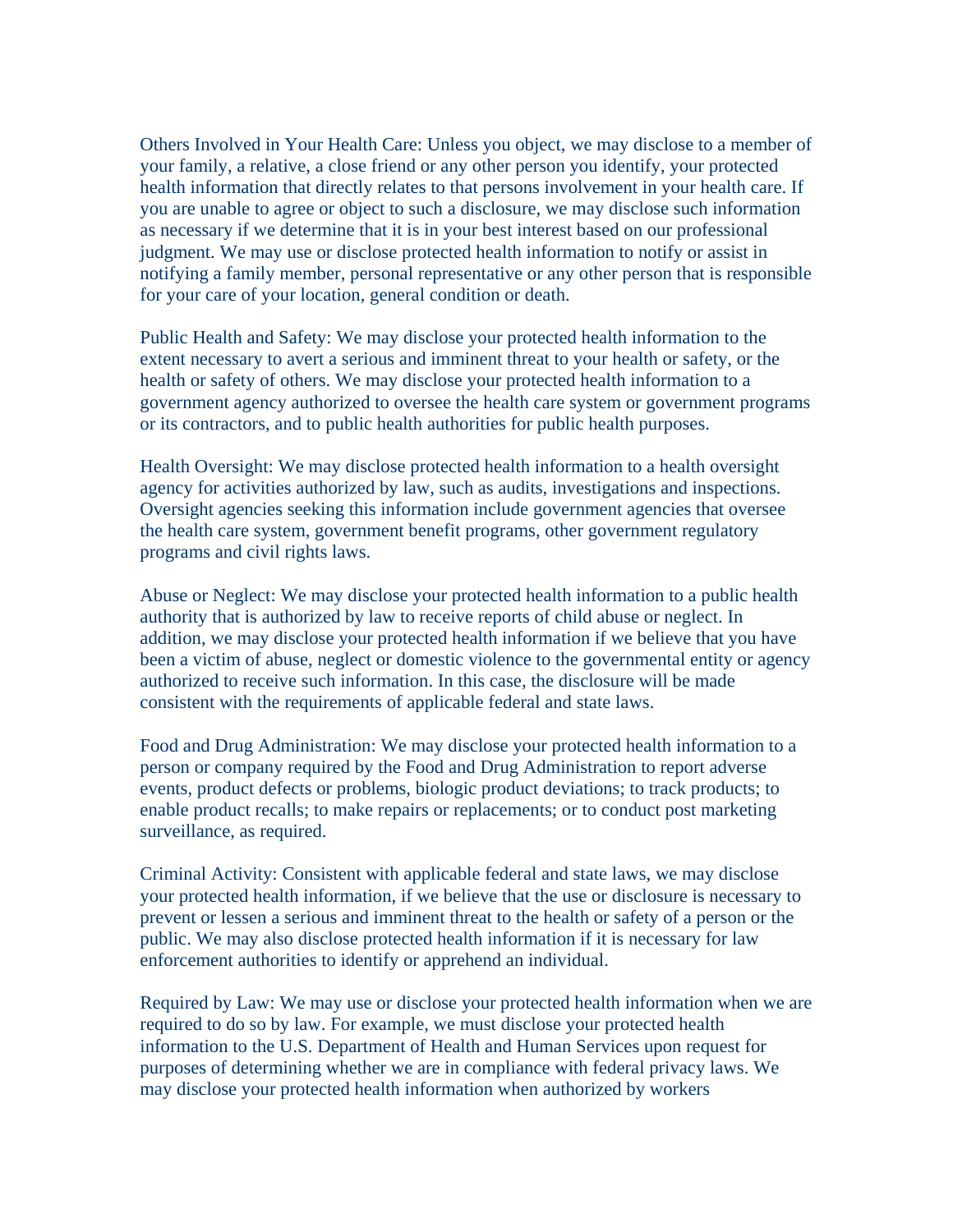compensation or similar laws.

Process and Proceedings: We may disclose your protected health information in response to a court or administrative order, subpoena, discovery request or other lawful process, under certain circumstances. Under limited circumstances, such as a court order, warrant or grand jury subpoena, we may disclose your protected health information to law enforcement officials.

Law Enforcement: We may disclose limited information to a law enforcement official concerning the protected health information of a suspect, fugitive, material witness, crime victim or missing person. We may disclose the protected health information of an inmate or other person in lawful custody to a law enforcement official or correctional institution under certain circumstances. We may disclose protected health information where necessary to assist law enforcement officials to capture an individual who has admitted to participation in a crime or has escaped from lawful custody.

### Patient Rights

Access: You have the right to look at or get copies of your protected health information, with limited exceptions. You must make a request in writing to the contact person listed herein to obtain access to your protected health information. You may also request access by sending us a letter to the address at the end of this notice. If you request copies, we will charge you  $\frac{1}{2}$  for each page,  $\frac{10}{2}$  per hour for staff time to locate and copy your protected health information, and postage if you want the copies mailed to you. If you prefer, we will prepare a summary or an explanation of your protected health information for a fee. Contact us using the information listed at the end of this notice for a full explanation of our fee structure.

Restriction Requests: You have the right to request that we place additional restrictions on our use or disclosure of your protected health information. We are not required to agree to these additional restrictions, but if we do, we will abide by our agreement (except in an emergency). Any agreement we may make to a request for additional restrictions must be in writing signed by a person authorized to make such an agreement on our behalf. We will not be bound unless our agreement is so memorialized in writing.

Confidential Communication: You have the right to request that we communicate with you in confidence about your protected health information by alternative means or to an alternative location. You must make your request in writing. We must accommodate your request if it is reasonable, specifies the alternative means or location, and continues to permit us to bill and collect payment from you.

Amendment: You have the right to request that we amend your protected health information. Your request must be in writing, and it must explain why the information should be amended. We may deny your request if we did not create the information you want amended or for certain other reasons. If we deny your request, we will provide you a written explanation. You may respond with a statement of disagreement to be appended